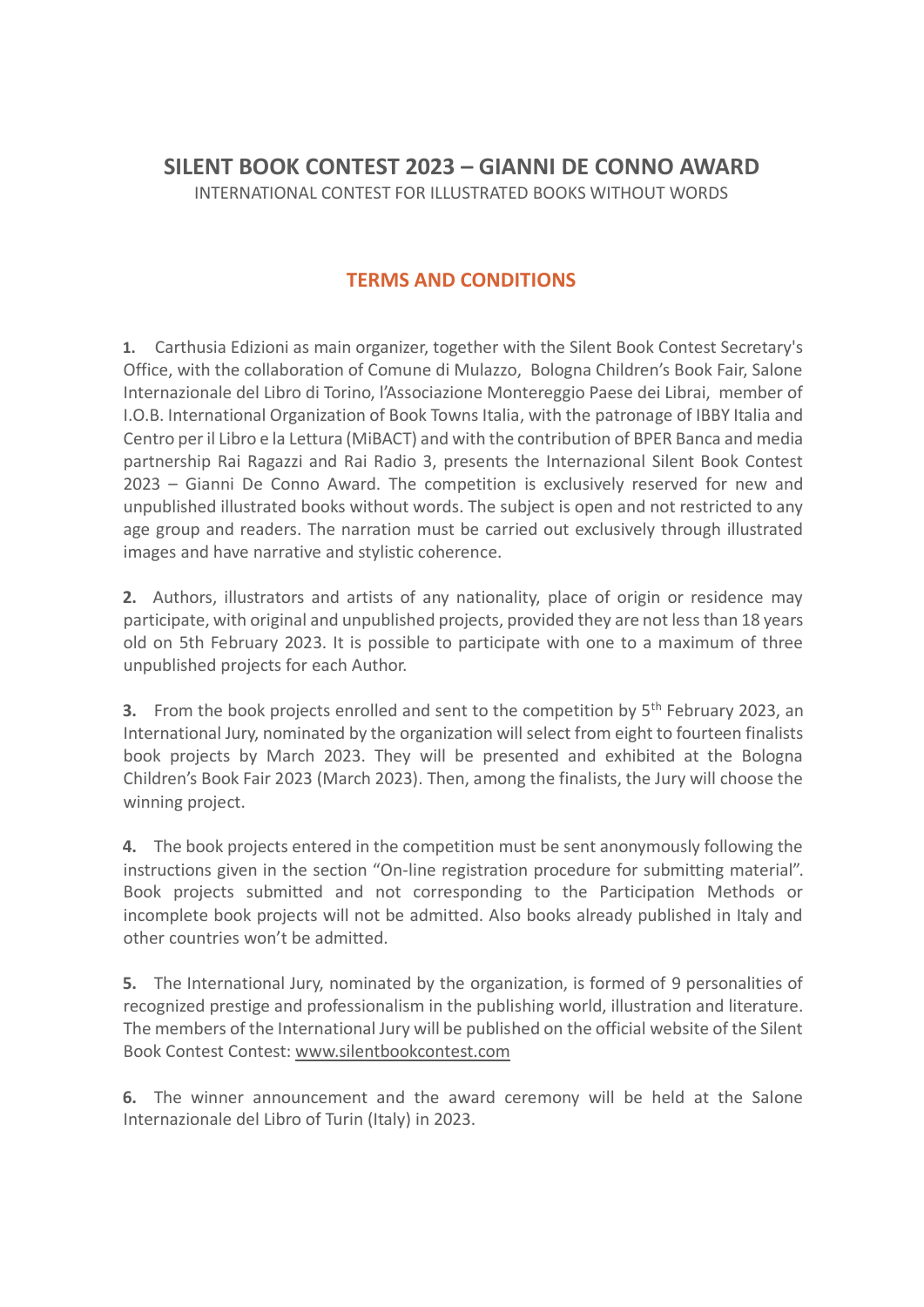**7.** The winning book project of the Silent Book Contest 2023 will be published by October 2023 by Carthusia Edizioni of Milan (Italy). The publisher will add it and promote it as part of its editorial catalogue. Carthusia Edizioni has the possibility to decide to do not publish the winning book if considered inappropriate. The author will sign a regular publishing contract and, as established in the rules of the contest and in the contract, will receive a cash prize of  $\epsilon$  4.000, as advance on the royalties.

\* In case that the winning project is a collective work of two or more illustrators, the money prize will be equally divided among them in equal parts and the publishing contract will bear the names of both/all the author. In case the winning illustrator has collaborated with an author (not illustrator, but ideator) to ideate the narrative project, the money prize will be divided among the illustrator part and the ideator. In case there will be more than one illustrator and more than one ideator, their 50% money prize will be splitted in the number of them.

Example: a book presented by one illustrator and two ideators. The money prize will be divided like 50% to the illustrator, 50% (25%+25%) to the two ideators.

\*\* In case that the winning project is a work created by a student as part of a course of study at Schools or Academies of Illustration, if the School or Academy deems it appropriate, it may be cited as a third party in the publishing contract. Any distribution of the cash prize provided between the Student and the School remains a private agreement between these two parties, it being understood that the entire sum of the prize will in any case be counted as an advance on royalties for the winning Author.

**8.** The International Jury has the final decision: to not admit in competition book projects not corresponding to what is specified and contained in the Rules and / or Participation Procedure, to nominate among the projects admitted to the competition a lower number of finalist projects to five or more than fourteen, and also reserves the right not to proclaim a winner of the Silent Book Contest 2023 if the projects are not worthy of publication.

**9.** In addition to the International Jury Prize, thanks to the collaboration with the Salone Internazionale del Libro di Torino and the support of BPER Banca, from 2020 there is also the Junior Prize. Between September and November 2023 the finalists will be judged from a selected number of classes of primary schools coming from different regions of Italy and some territories outside Italy. The finalist that will receive the highest score from the kids will become the winner of the Silent Book Contest Junior 2023 by the month of December and the book will be published by Carthusia Edizioni in the first months of 2024. Also in this case, Carthusia can decide to do not publish the book if it considered inappropriate.

**10.** To enroll in the contest the Authors have to accept the Rules and Participation Methods and the payment of a registration fee of Euro 50 (fifty) for each project submitted. The payment of the registration fee must be made only by 5th February 2023. It is possible to present a maximum of three unpublished projects for each author. The payment of the enrolment fee is not reimbursable.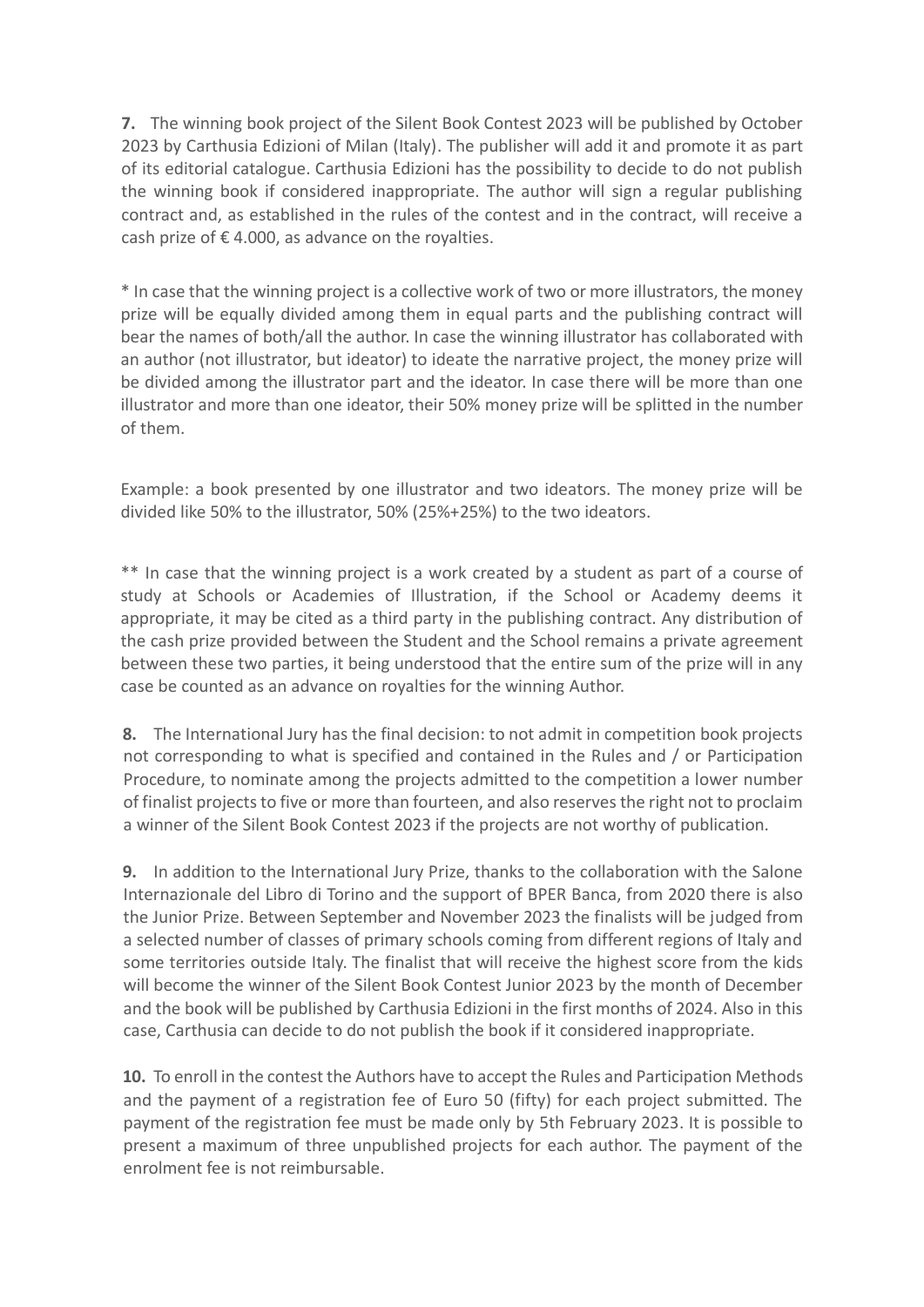## **ENROLLMENT PROCEDURE**

**A.** The book project must not contain words, with exclusion of the title and possible subtitle. The narration must be realized exclusively through the illustrations and have narrative and stylistic coherence. There are no limits regarding age or reader group, and the subject matter is open.

The International Jury reserves the right at its sole discretion to assess the adequacy and correspondence of the projects presented in the competition with the characteristics specified above and to confirm whether or not they are admitted.

The Author undertakes, under his sole responsibility, to ensure that the illustrations included in the book project are original and unpublished works in all the countries of the world, as well as the project presented in the competition, absolving the organization, the International Jury and the publisher Carthusia Edizioni who will publish the winning book project, from any moral and legal responsibility in case of projects book and / or illustrations presented in violation of this regulation, copyright and / or in case of plagiarism to third parties.

**B.** No book projects that contain illustrations featuring either single words or partial texts will be accepted for selection. Pop-up books, cartoons and comic strips without words and "colouring book" will not be accepted. Furthermore, book projects containing photographic images, or that are not illustrated, or that do not correspond to the present definition of illustrated images will also not be accepted for selection.

**C.** The illustrations featured in the book projects can be in colour or black and white, with unlimited traditional or digital techniques and media.

**D.** The project must be presented on double pages with an open format of 57 cms in width and 28.5 cms in height (closed format 28.5x28.5cms and opening from right to left). Number of double pages is prefixed: **14 internal double pages of 57x28,5 cms, 1 double page as frontispiece with dedication, front and back cover.** 

#### **Options for the cover:**

1) Single pages. Front: 28,5 x 28,5; Back: 28,5 x 28,5

2) Front and back in a single double page, with the front on the right side and the back on the left of the page. Total dimension of the double page: 57x28,5

**Attention:** Do not add bleed areas, margins or crop marks.

The Book projects sent in different format, due to excess or defect, from the one specified above and / or exceeding by excess or defect by the number of pages will not be admitted in the competition.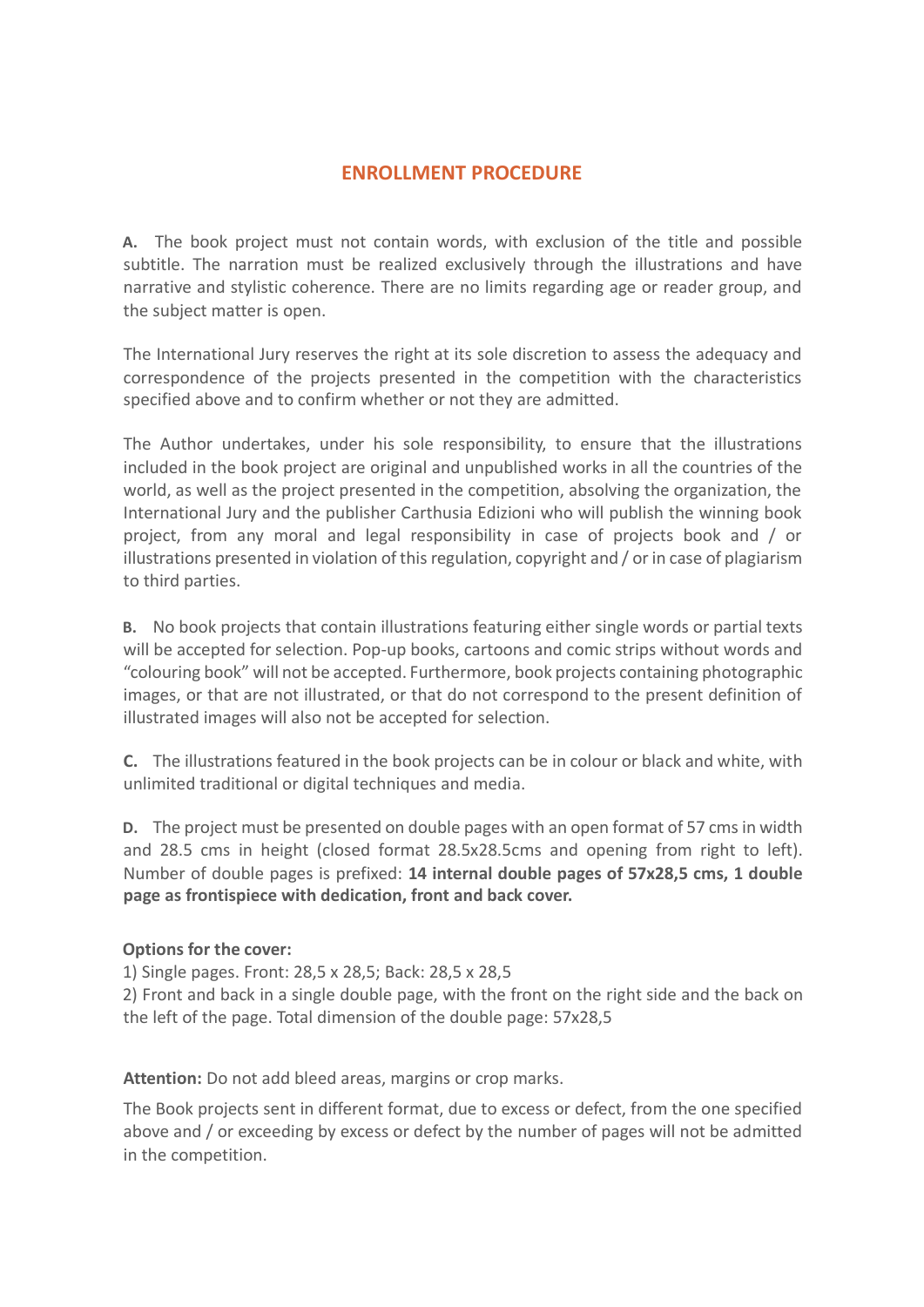**E.** The book project must be presented scrupulously following these indications:

- Layout complete composed of 14 double pages + double page with dedication on the left and frontispiece on the right + front and back cover in the format indicated at point D.
- The complete layout, as described above, must be sent exclusively as a digital file in high quality PDF format by 5th February 2023. To send the digital book project, refer to the section "Online registration procedure and submitting procedure".
	- **F.** Will not be admitted to the selection: book projects with partial or incomplete layouts and book projects exceeding, due to excess or defect, from the dimensions specified in point D and exceeding excess or defect from the number of pages in point D. Will not be admitted projects submitted in a manner other than those listed in the dedicated section or sent after 5th February 2023. Do not send original illustrations and paper layouts.
	- **G.** Book projects must be sent anonymously.

**H.** The digital layout must show only the title of the project on the front cover, which should be considered as temporary with regard to any possible publishing as a winning book project, and the author's pen-name. The digital files must be named exclusively with the title of the Opera/Project and the author's chosen pseudonym. See the following "Online registration procedure and submitting materials" section for instructions on how to properly name the PDF file.

**I.** The subscription to the Silent Book Contest 2023 - Gianni De Conno Award, the upload of the PDF file and the payment of the enrolment fee (with PayPal or credit Card) must be done exclusively online on our website [www.silentbookcontest.com](http://www.silentbookcontest.com/) following all the given instructions. **All the procedure must be completed within the 5th February 2023.**

**L. Right of Exclusive:** Every finalist promises to grant his/her selected book project finalist in exclusive and for free to Carthusia Edizioni as main organizer of the Silent Book Contest for the purposes of the exhibition in shows, art or illustration related events, Fairs, Reviews etc, for the period of one year running from the date of closing of the registrations (or from the possible extension of the aforesaid date) of the Silent Book Contest 2023. The authors of those book projects selected as finalists should send the illustrations of the book projects according to the instructions and procedures provided by the Silent Book Contest Secretary's Office, in order to prepare and present the exhibitions of the finalists projects established by the organization.

**M.** Carthusia Edizioni reserves the right to propose to one or more non-winning finalists the publication of their book project and insert it in the "Silent Book" series. Carthusia will have a pre-emption on the publication of the finalist works with the possibility, until end of May 2023, to communicate to the author finalist the desire of publishing his work. This publication may come in fact from 1st March 2023, at least six months after the publication of the winning work. After this date, the finalist authors on whose works the pre-emption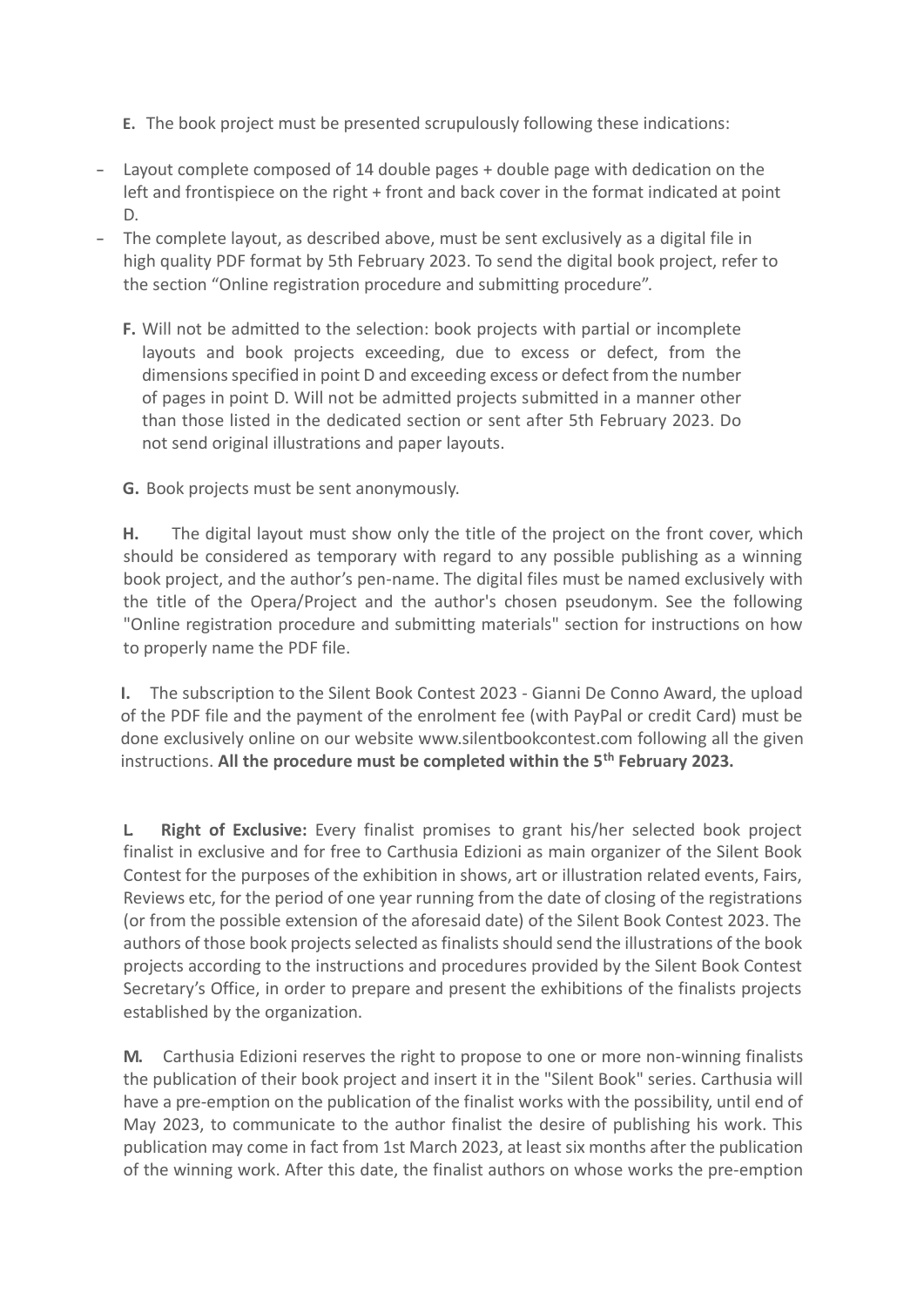right has not been exercised will be free to propose and publish their book project with any publisher.

**N.** The Author of the book project that the International Jury will proclaim as winner will have to provide the digital files in high definition of the illustrations of the project accordingly to the indications that will be provided by the publisher before the publication.

**O.** Book projects enrolled in the Silent Book Contest 2023 can not be simultaneously registered and / or selected and / or winners in other competitions and / or events.

**P.** All the finalist book projects may be published by Carthusia or by other publishers (always respecting the point M of the Rules) exclusively in the form of books without words, since adding text to the work would invalidate the meaning of the competition.

# **ONLINE REGISTRATION AND SUBMITTING MATERIAL PROCEDURE**

**The registration and submission of book projects must be carried out exclusively on-line.**

#### **REGISTRATION:**

Access to the website www.silentbookcontest.com and then to the "ENTER THE CONTEST" section, fill in the registration form on-line with all the required data (insert an active and valid e-mail address), confirm that you have read and accepted the Terms and Conditions. You will receive at the e-mail address you have entered **a personal code and password to access** to your personal area where you will be able to upload and send the PDF file of your project.

## **HOW TO PREPARE THE PDF FILE:**

- For each book project submitted in competition (max 3 per Author) a complete layout must be created in PDF digital format as specified in D and E of the Rules.
- The layout must be in a single digital file of maximum 10Mb and exclusively in high quality PDF format and must be named exclusively with the pseudonym chosen by the Author followed by the Title, as in the example: *Pseudo-ProjectTitle.pdf*
- Attention: when naming PDF files, do not leave spaces between the words, only use hyphens or underscores to separate the author's pen name from the title and do not use numbers and special characters.
- The system does not accept PDF files larger than 10 Mb and files other than PDF format, ZIP files and other compressed formats.
- Do not send paper or original illustrations. The paper layouts and the original illustrations sent will not be returned.
- The deadline for registration and submission of PDF files is 5<sup>th</sup> February 2023.

## **SEND THE FILE:**

Access the personal area with the link you received via e-mail, enter your personal code and password, confirm and send the PDF file following the instructions.